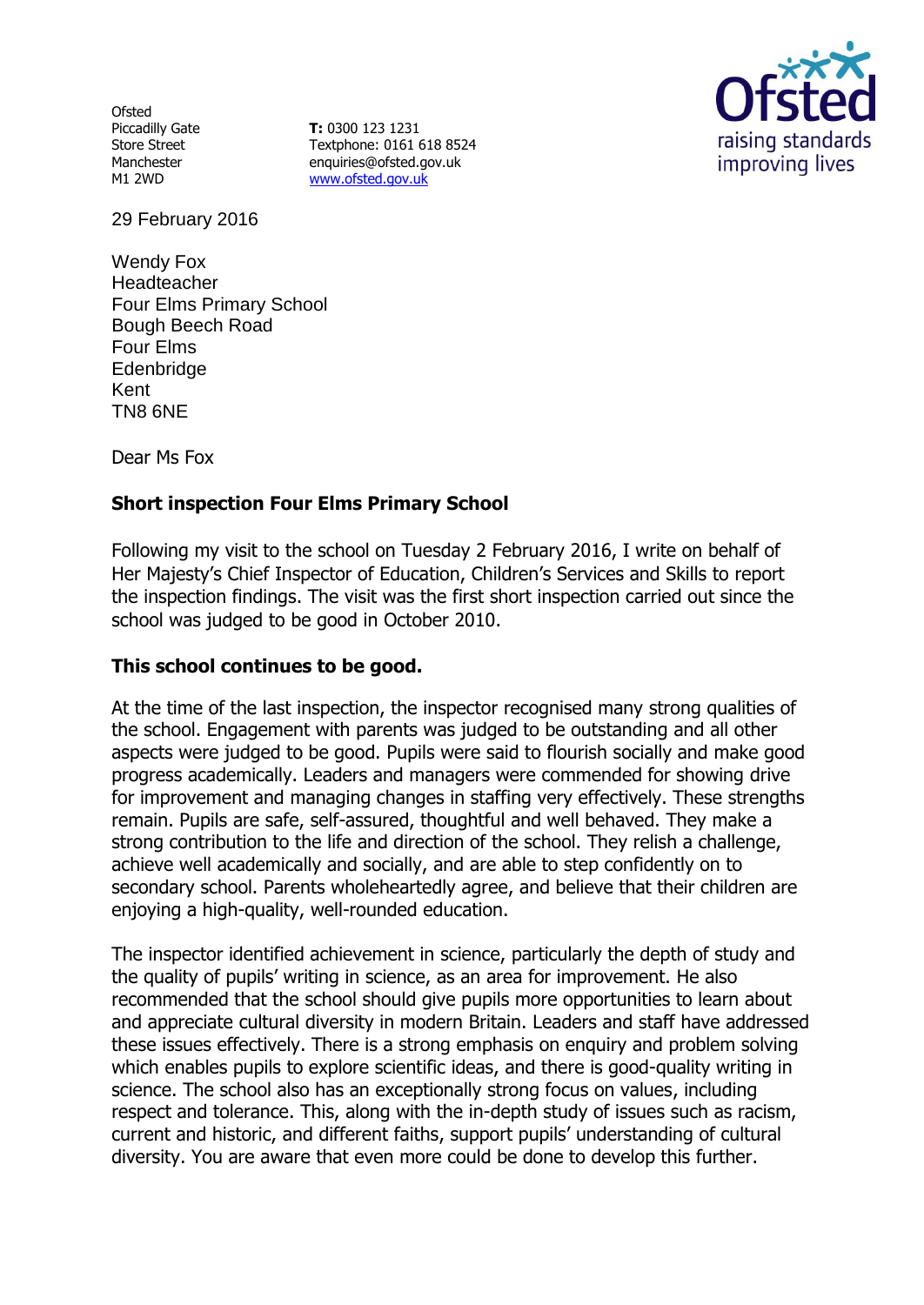

There have been recent changes in staffing, which once again you have managed very well. Relationships are positive, and the staff are proud to be part of the school and enjoy working here. All members of the school community are fully signed up to the values of the school. Staff are adapting well to changes in the age groups they teach and new staff have settled in very well. There is some excellent practice in fully involving pupils in understanding and promoting their own learning, but although all staff are signed up to this way of working, not all are quite as adept at putting it into practice just yet. Also, although the youngest children are happy and achieving well, there is more to do to make sure that interesting activities are provided for them to explore and extend their learning independently. Staff working with this group need to make sure that they capitalise on every opportunity for the children to develop their communication skills.

Staff, pupils, parents, governors and local authority colleagues have full confidence in you and are fulsome in their praise for your leadership skills. You and the governors provide very strong purpose and direction. You are all fully committed to making sure that this school is a place where every pupil, member of staff and governor will be enthusiastic learners, show confidence, grit and determination, take risks, learn from mistakes and set themselves highly ambitious personal goals. You involve everybody, including the pupils, in evaluating the strengths of the school and those areas that would benefit from further improvement. Self-evaluation is honest and improvement plans are ambitious but achievable. As a result, the school is vibrant, learning is interesting and pupils and staff are motivated to do their very best.

#### **Safeguarding is effective.**

- All staff and parents say that pupils are very safe in school. The systems for ensuring children's health and safety are rigorous and effective. Policies have been reviewed this academic year and are up to date. New staff are thoroughly briefed on the school's procedures and information is displayed prominently in the staffroom to support staff should they have any concerns about a pupil's safety or well-being.
- You and the governors provide regular training on aspects of keeping children safe and understand recent requirements, such as safeguarding children from the risk of extremism. Rigorous systems are in place to ensure pupils' safety throughout the day, particularly when they are using the road outside the school. Pupils know how to stay safe and there is little or no bullying. Pupils want to come to school and their attendance is above average.

#### **Inspection findings**

■ Leaders, staff and pupils share and demonstrate the school's values. There is a strong, purposeful feel to the school. There is also a sense that, from Freddy Fit Club first thing in the morning, through lessons, lunchtime and after-school clubs, everyone enjoys being in school, plays a full part and does their very best.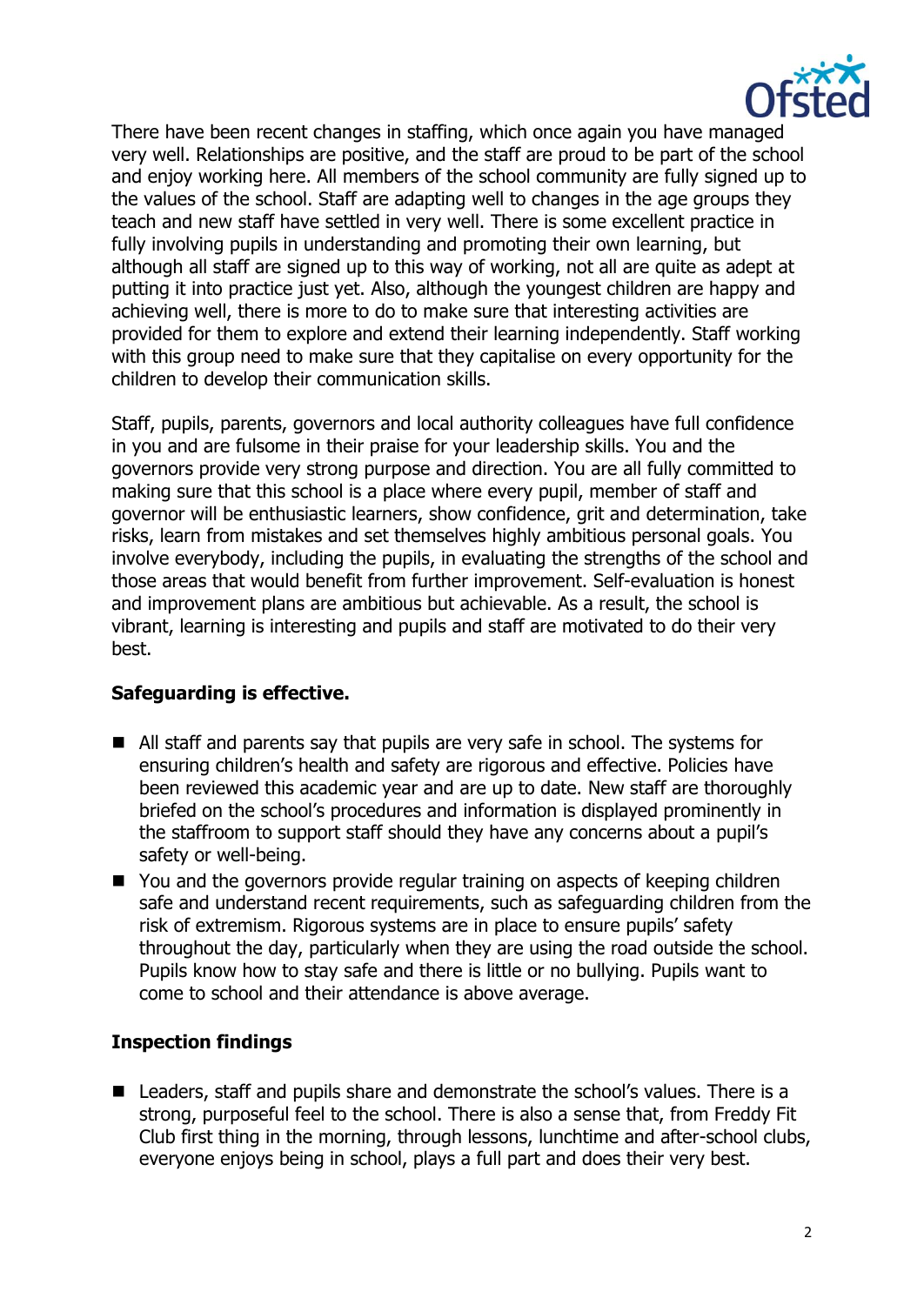

- **Pupils behave exceptionally well and enjoy learning. During the visit, they** demonstrated many of values, including courtesy, reflection, grittiness and trying hard.
- Key Stage 1 and Key Stage 2 pupils' achievement in all national assessments has been above average over several years. They make good progress and that is evident in their current books as well as historically.
- $\blacksquare$  The involvement of pupils in understanding and promoting their own learning is a key aim of the school and there is some exceptional practice, particularly with the oldest pupils, but it is not yet consistently outstanding across the whole school.
- The oldest pupils have a keen understanding of how well they are learning and how to improve their work, and they take personal responsibility for setting their own ambitious targets. They share their successes and aspirations with their parents and carers through PowerPoint presentations at learning review meetings.
- Pupils regularly evaluate their own and their partners' work and they are able to reflect on their learning and identify specific ways in which they can improve. For example, in a class 3 writing lesson, pupils identified key improvements such as including embedded clauses or adding adverbs to show their partners how to make their writing more effective. In a Year 6 mathematics session, pupils readily explained what they were learning and why they had chosen particular levels of challenge. The older pupils' mathematics books showed a strong emphasis on problem solving and reasoning which they are clearly relishing.
- $\blacksquare$  However, although the older pupils have opportunities to take responsibility for their learning and have opportunities to choose the levels of challenge for themselves, this practice is not quite as strong for the youngest pupils. During the visit, although the Reception children enjoyed themselves and were keen to learn, there were missed opportunities to promote thinking, creative learning, speaking and listening.
- The impact of the school's enquiry approach is evident across different subjects and in their homework, where pupils are given a range of possible activities to extend their school learning through individual research.
- $\blacksquare$  Pupils talked enthusiastically about how they were motivated by a visit from two Olympic athletes who talked to them as part of the Inspire programme about setting and reaching personal goals. The school enables pupils to achieve well across different subjects including physical education. This small school punches well above its weight when it comes to success in competitive sports.
- Relationships are strong and children are happy. Pupils' views are respected and listened to. They make a difference to the direction of the school. For example, older pupils organise lunchtime clubs for younger pupils. During the visit, pupils enjoyed lunchtime dance and art clubs. Governors meet annually with the school council and report to each other about the impact of the work of both groups over the year.